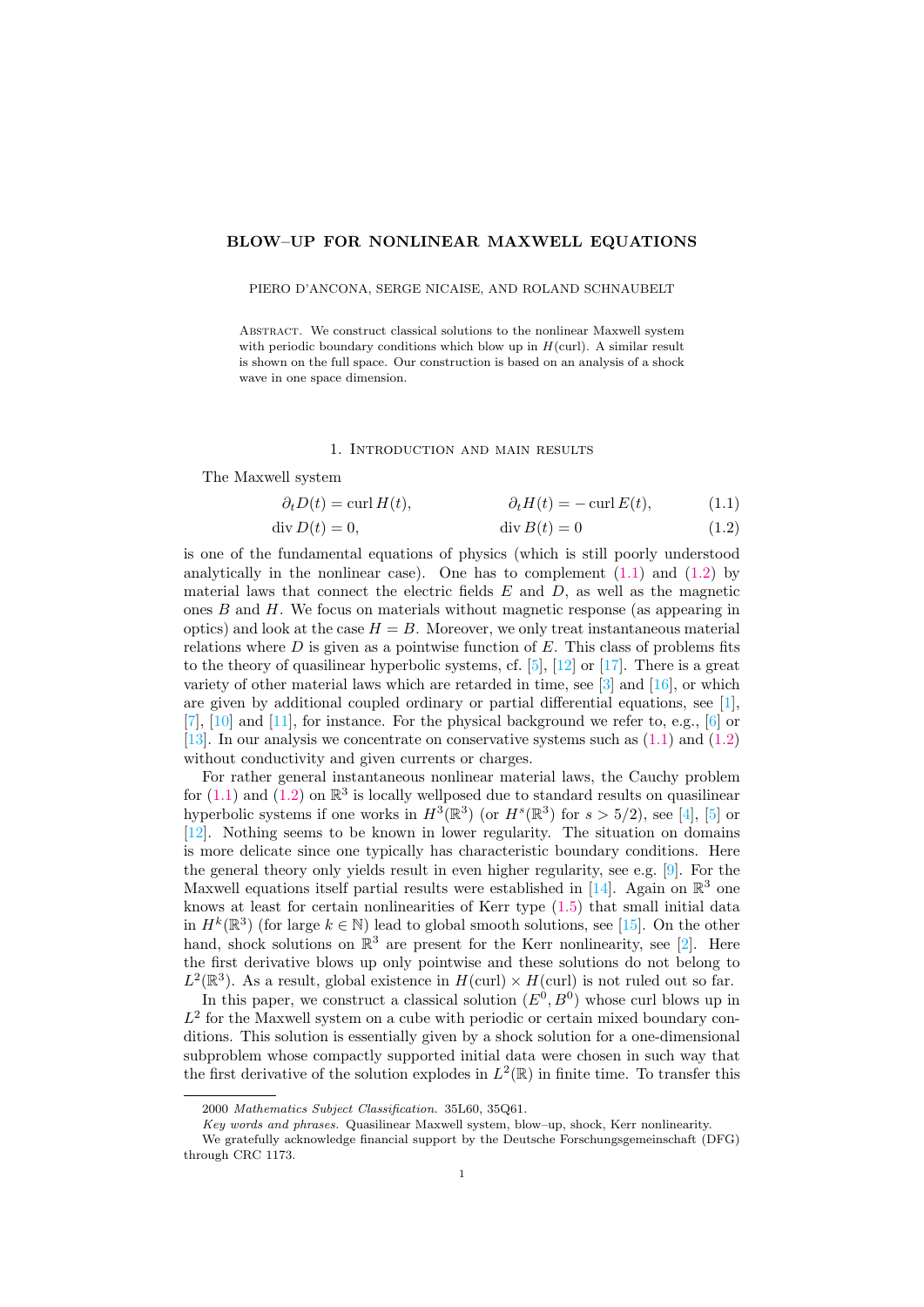result to  $\mathbb{R}^3$ , one has to localize  $(E^0, B^0)$  since these fields only depend on one space variable. The analysis of the localized solution requires a local uniqueness result for [\(1.1\)](#page-0-0) and [\(1.2\)](#page-0-1) which does not seem to be available in  $H(\text{curl}) \times H(\text{curl})$ . As a result, we obtain blow–up on  $\mathbb{R}^3$  only within a smaller class of solutions, see Theorem [1.4.](#page-2-0) Our results apply to a large class of nonlinearities described below, where we impose no, respectively very mild, assumptions on their behavior at infinity.

To make use of subproblems in one space dimension, we look at scalar type material laws  $D = \Phi(E)E$  for a given function  $\Phi : \mathbb{R}^3 \to \mathbb{R}$  and thus on the nonlinear Maxwell system

$$
\partial_t[\Phi(E(t))E(t)] = \operatorname{curl} B(t), \qquad \partial_t B(t) = -\operatorname{curl} E(t), \qquad (1.3)
$$

$$
\operatorname{div}[\Phi(E(t))E(t)] = 0, \qquad \qquad \operatorname{div} B(t) = 0 \tag{1.4}
$$

An important special case is the Kerr model with

<span id="page-1-5"></span><span id="page-1-1"></span><span id="page-1-0"></span>
$$
\Phi(x) = 1 + a|x|^2 \tag{1.5}
$$

for some  $a > 0$ , see [\[6\]](#page-7-8) or [\[13\]](#page-7-9). In Examples [2.1](#page-5-0) and [3.1](#page-7-15) we treat more general versions of  $(1.5)$ . The one-dimensional version of  $(1.3)$  reads as

<span id="page-1-2"></span>
$$
\partial_t b(u) = \partial_x v, \qquad \partial_t v = \partial_x u, \qquad (u(0, x), v(0, x)) = (u_0(x), v_0(x)) \tag{1.6}
$$

In  $(1.6)$  the function b has to satisfy the following hypotheses.

<span id="page-1-3"></span>**Assumption 1.1.** The map b belongs to  $C^2(\mathbb{R}, \mathbb{R})$ , there exist numbers w\_ < 0 <  $w_0 < w_+$  such that  $b' > 0$  on  $J := (w_-, w_+),$  the function  $q \in C(J, \mathbb{R})$  given by

$$
q(s) := \frac{b''(s)}{2b'(s)^{3/2}}, \qquad s \in J,
$$

has a global maximum at  $s = w_0$ , q is  $C^1$  near  $w_0$ , and  $q(s) > 0$  for  $0 < s \leq w_0$ .

We point out that there are no assumptions on the behavior of  $b$  at infinity. In particular, b could become constant or linear. We now state our basic blow-up result about [\(1.6\)](#page-1-2), which we prove in Section [2.](#page-3-0)

<span id="page-1-4"></span>Theorem 1.2 (1D case). Let Assumption [1.1](#page-1-3) be true. Then there exist compactly supported initial data  $(u_0, v_0) \in C^1(\mathbb{R}, \mathbb{R}^2)$  and a  $C^1$  solution  $(u, v)$  to Problem  $(1.6)$ on  $[0, t_*) \times \mathbb{R}$  for some  $t_* \in (0, \infty)$  which is compactly supported in x for each t and satisfies  $\|\partial_x u(t, \cdot)\|_{L^2(\mathbb{R})} \to +\infty$  as  $t \to t_*^-$ .

In the proof one actually sees that this blow-up occurs for a large class of initial functions. We mainly require that the slope of the 'electric part' attains its positive maximum at  $x = 0$ , see [\(2.10\)](#page-4-0) and [\(2.12\)](#page-5-1). The blow-up solutions in the following two results are modifications of those from Theorem [1.2.](#page-1-4)

In three space dimensions we first look at the cube  $Q_M = [-M, M]^3$  for some  $M > 0$  with outer unit normal  $\nu$ . Besides periodic boundary condition we treat the mixed conditions (BC) given as

(i)  $E \cdot \nu = 0$  and  $B \times \nu = 0$  for  $x_3 = \pm M$ ;

(ii)  $E \times \nu = 0$  and  $B \cdot \nu = 0$  on the rest of the boundary.

Here (ii) are the usual conditions for perfectly conducting boundaries, while (i) corresponds to a perfect magnetic conductor. Though there is no real material with the behavior in (i), it is used as a symmetry boundary condition in numerical computations.

<span id="page-1-6"></span>**Theorem 1.3** (3D boundary value problem). Assume that  $b(s) := \Phi(s, 0, 0)$  for  $s \in \mathbb{R}$  fulfills Assumption [1.1.](#page-1-3) Consider the Cauchy problem for [\(1.3\)](#page-1-1) and [\(1.4\)](#page-1-5) on the cube  $Q_M$  with the boundary conditions (BC) or with periodic boundary conditions, where  $M > 0$  is sufficiently large. Then there exist initial data  $(E_0^0, B_0^0)$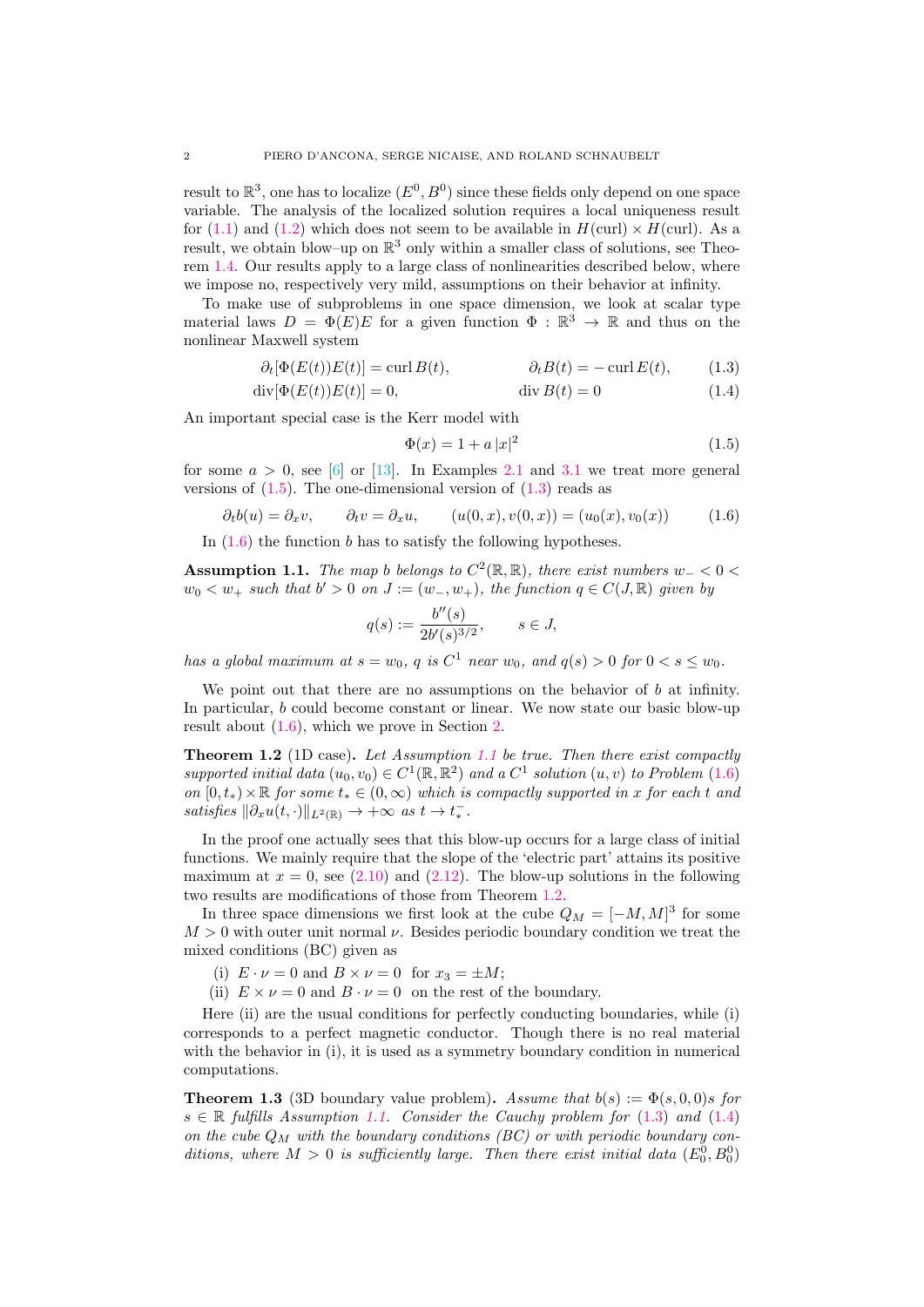in  $C^1(Q_M, \mathbb{R}^6)$  satisfying [\(1.4\)](#page-1-5) and the respective boundary conditions and a corresponding  $C^1$  solution  $(E^0, B^0)$  on  $[0, t_*) \times Q_M$  for some  $t_* \in (0, \infty)$  such that  $\|\operatorname{curl} E^{0}(t, \cdot)\|_{L^{2}(Q_{M})} \to +\infty \text{ as } t \to t_{*}^{-}.$ 

This and the following theorem are shown in Section [3.](#page-5-2) For our result on  $\mathbb{R}^3$ , we also assume that  $\Phi(E) = \beta(|E|)$  for a function  $\beta \in C^2([0,\infty),\mathbb{R})$  and let  $b(s) :=$  $s\beta(|s|)$  for  $s \in \mathbb{R}$ . We define the symmetric matrix

<span id="page-2-2"></span>
$$
A_0(y) = \beta(|y|)I_{3\times 3} + \beta'(|y|)|y|^{-1}yy^{\top}
$$
\n(1.7)

for  $y \in \mathbb{R}^3 \setminus \{0\}$  and  $A_0(0) = \beta(0)I_{3\times 3}$ . Our asumptions will imply that this matrix is positive definite with a uniform lower bound. For  $C<sup>1</sup>$  solutions the equation  $(1.3)$ can be equivalently rewritten as the symmetric hyperbolic system

<span id="page-2-1"></span>
$$
A_0(E)\partial_t E = \operatorname{curl} B, \qquad \partial_t B = -\operatorname{curl} E. \tag{1.8}
$$

The space of functions  $\varphi \in L^2(\mathbb{R}^3, \mathbb{R}^3)$  such that  $\text{curl } \varphi \in L^2(\mathbb{R}^3, \mathbb{R}^3)$  is called  $H(\text{curl})$ . It is a Hilbert space when endowed with the natural norm.

<span id="page-2-0"></span>**Theorem 1.4** (3D problem on  $\mathbb{R}^3$ ). Let  $\Phi(E) = \beta(|E|)$  for a function  $\beta$  in  $C^2([0,\infty),\mathbb{R})$  such that  $b(s) := \beta(|s|)$ s for  $s \in \mathbb{R}$  fulfills Assumption [1.1,](#page-1-3)  $b'(s) \geq \kappa$ and  $s\beta'(s) \leq c\beta(s)$  for some  $c, \kappa > 0$  and all  $s \geq 0$ . Consider the Cauchy problem for [\(1.3\)](#page-1-1) and [\(1.4\)](#page-1-5) on  $\mathbb{R}^3$ . There exist compactly supported initial data  $(E_0^c, B_0^c)$  in  $C^1(\mathbb{R}^3, \mathbb{R}^6)$  satisfying [\(1.4\)](#page-1-5) such that the corresponding local  $C^1$  solution  $(E^c, B^c)$ can not be continued to a global solution of [\(1.8\)](#page-2-1) in  $C([0,\infty), H(\text{curl}) \times H(\text{curl}))$ such that curl B is bounded on  $[0, T] \times \mathbb{R}^3$  for each  $T > 0$ .

As we will see in Example [2.1](#page-5-0) and [3.1](#page-7-15) the Kerr model [\(1.5\)](#page-1-0) fulfills the assumptions of the above theorem, even if we modify  $\beta(s) = 1 + as^2$  to a constant function for large  $s > 0$ .

Remark 1.5. Straightforward modifications of our proofs yield the following generalizations. First, if we assume in addition that b belongs to  $C^{\infty}(\mathbb{R}, \mathbb{R})$ , then one can replace in the above theorems  $C^1$  by  $C^{\infty}$ . Second, Theorem [1.4](#page-2-0) is also true for functions  $\Phi$  as in Theorem [1.3](#page-1-6) such that the map  $\Psi : \mathbb{R}^3 \to \mathbb{R}^3$ ;  $\Psi(x) = \Phi(x)x$ , is an diffeomorphism and its derivative  $D\Psi(x)$  is symmetric and uniformly positive definite for  $x \in \mathbb{R}^3$ . The extra conditions on b and  $\beta$  in Theorem [1.4](#page-2-0) just ensure these properties of Ψ.

Remark 1.6. Let  $\Phi(E) = \beta(|E|)E$  with a function  $\beta \in C^2(\mathbb{R}, \mathbb{R})$  as in Theorem [1.4.](#page-2-0) For  $Q = \mathbb{R}^3$  or  $Q = [-M, M]^3$  as in Theorem [1.3](#page-1-6) we define  $h(s) = \int_0^s \beta(\sqrt{r}) dr$  for  $s \geq 0$  and the 'energy'

$$
\mathcal{E}(E,B) = \int_{Q} \left( \frac{1}{2} |B|^2 + \beta(|E|) |E|^2 - \frac{1}{2} h(|E|^2) \right) dx
$$

for functions on Q such that each summand is integrable. Take maps  $(E, B)$  in  $C^1([0,T] \times Q, \mathbb{R}^6)$  with sufficient decay at  $\infty$  if  $Q = \mathbb{R}^3$ , say, which solve  $(1.3)$  and satisfy (BC) or periodic boundary conditions if  $Q = [-M, M]^3$ . It is then easy to check that  $\mathcal{E}(E(t), B(t))$  is constant for  $t \in [0, T]$ . (See [\[17\]](#page-8-0) for more general material laws.) For the Kerr model one has

$$
\mathcal{E}(E,B) = \int_Q \left(\frac{1}{2}|E|^2 + \frac{3}{4}a|E|^2 + \frac{1}{2}|B|^2\right) dx.
$$

But, these conserved quantities are not strong enough to prevent the blow-up in  $H(\text{curl})$  stated in the theorems.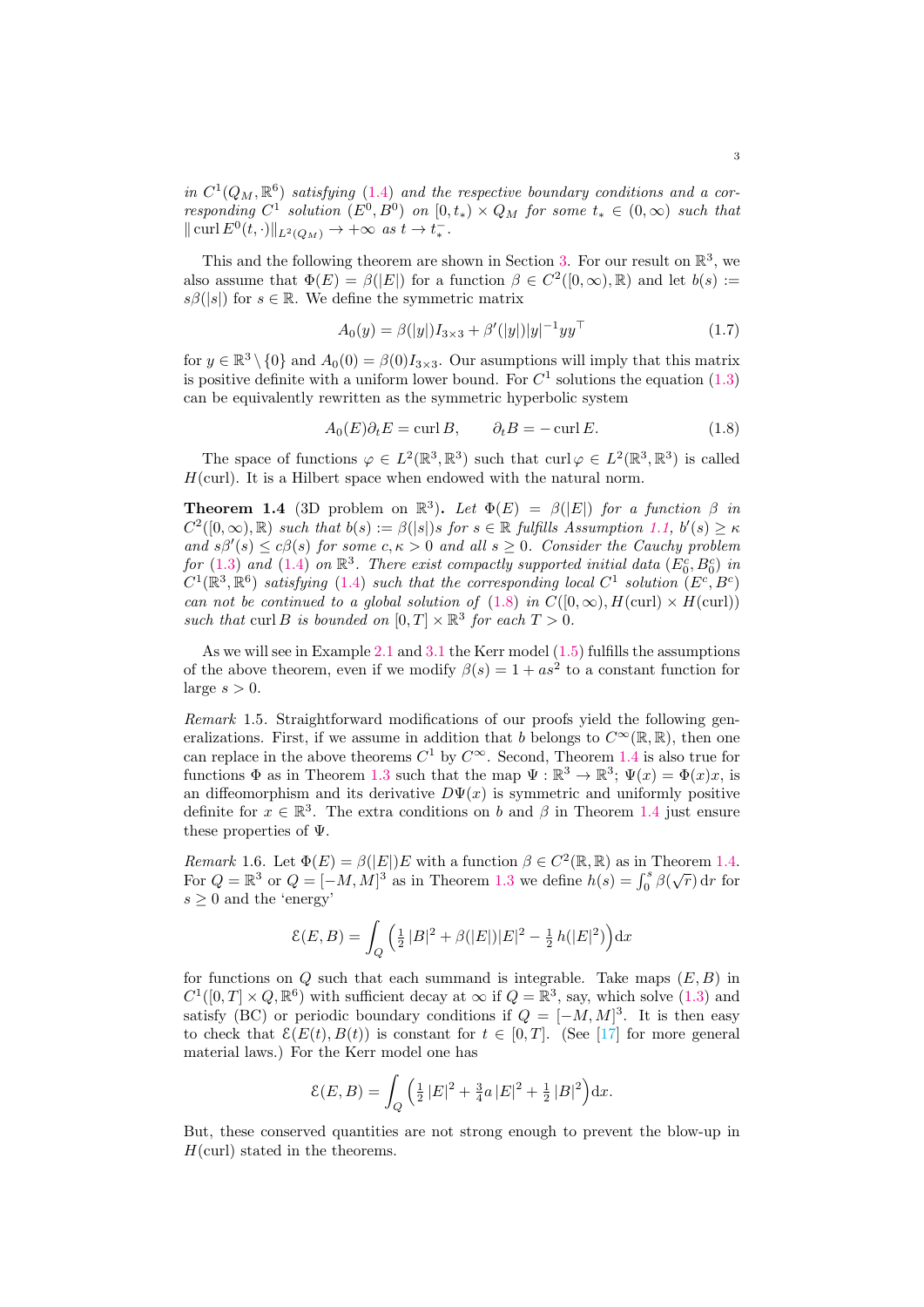### 2. The one dimensional case, proof of Theorem [1.2](#page-1-4)

<span id="page-3-0"></span>Let b satisfy Assumption [1.1.](#page-1-3) For  $C^1$  solutions taking values in  $J \times \mathbb{R}$ , we can rewrite the system  $(1.6)$  as

<span id="page-3-1"></span>
$$
\partial_t \begin{pmatrix} u \\ v \end{pmatrix} + A(u, v) \partial_x \begin{pmatrix} u \\ v \end{pmatrix} = 0 \quad \text{with } A(u, v) = \begin{pmatrix} 0 & -b'(u)^{-1} \\ -1 & 0 \end{pmatrix} \tag{2.1}
$$

on R. For  $(u, v) \in J \times \mathbb{R}$ , the matrix  $A(u, v)$  has the eigenvalues and eigenvectors

$$
\lambda_{1,2}(u,v) = \pm b'(u)^{-\frac{1}{2}}, \qquad \eta_{1,2}(u,v) = \begin{pmatrix} \mp 1 \\ b'(u)^{\frac{1}{2}} \end{pmatrix}.
$$

These observations are a special case of the analysis in Section 3 of [\[2\]](#page-7-14). In the following we take  $\lambda = \lambda_1$  and  $\eta = \eta_1$  and drop the index 1. Using the construction in Section 1.4 of [\[12\]](#page-7-1), we first construct a bounded  $C<sup>1</sup>$  solution of [\(2.1\)](#page-3-1) whose first derivative has a finite time blow–up in the sup-norm. The main step is to show that it even blows up in  $L^2$  if one chooses the initial functions in the right way.

Fix  $(\alpha, \beta) \in (w_0, w_+) \times \mathbb{R}$  such that

$$
q(s) > 0 \quad \text{for} \quad 0 < s \le \alpha.
$$

Observe that the interval  $\alpha - J = (\alpha - w_+, \alpha - w_-)$  contains [0,  $\alpha$ ]. The  $C^2$  function  $\phi: \alpha - J \to J \times \mathbb{R}$ 

$$
\phi_1(s) = \alpha - s,
$$
\n $\phi_2(s) = \beta + \int_0^s b'(\alpha - \tau)^{1/2} d\tau,$ 

solves the ordinary differential equation

$$
\phi'(s) = \eta(\phi(s)), \quad s \in \alpha - J, \qquad \phi(0) = (\alpha, \beta). \tag{2.2}
$$

For later use, we note the identities

<span id="page-3-2"></span>
$$
\nabla \lambda(\phi(s)) \cdot \phi'(s) = \nabla \lambda(\phi(s)) \cdot \eta(\phi(s)) = q(\alpha - s), \qquad s \in \alpha - J. \tag{2.3}
$$

Let  $\sigma_0 : \mathbb{R} \to [0, \alpha]$  be  $C^1$  and equal to  $\alpha$  outside a compact set. There is a unique  $C^1$  solution  $\sigma$  of the scalar partial differential equation

$$
\partial_t \sigma(t, x) + \lambda(\phi(\sigma(t, x))) \partial_x \sigma(t, x) = 0, \qquad t \ge 0, \ x \in \mathbb{R},
$$
  

$$
\sigma(0, x) = \sigma_0(x), \qquad x \in \mathbb{R},
$$
 (2.4)

on a sufficiently small (bounded) time interval [0, $\bar{t}$ ), where  $\sigma$  takes values in  $\alpha - J$ . See e.g. Theorems 2.1 and 2.2 of [\[12\]](#page-7-1). We now define

$$
\begin{pmatrix} u(t,x) \\ v(t,x) \end{pmatrix} = \phi(\sigma(t,x)).
$$

It is easy to check that  $(u, v)$  is a  $C^1$  solution of  $(2.1)$  on  $[0, \bar{t}) \times \mathbb{R}$ . We observe that

<span id="page-3-6"></span><span id="page-3-3"></span>
$$
\partial_x u = \phi_1'(\sigma)\partial_x \sigma = -\partial_x \sigma.
$$
\n(2.5)

The methods of characteristics yields the implicit formula

<span id="page-3-4"></span>
$$
\sigma(t,x) = \sigma_0(x - t\lambda(\phi(\sigma(t,x)))) = \sigma_0(y(t,x)),
$$
\n(2.6)

where

<span id="page-3-5"></span>
$$
y(t,x) := x - t\lambda(\phi(\sigma(t,x))) = x - t \cdot b'(\alpha - \sigma(t,x))^{-1/2},
$$
 (2.7)

as long as

$$
1+t\nabla\lambda(\phi(\sigma(t,x))) \cdot \eta(\phi(\sigma(t,x)))\sigma'_0(x-t\lambda(\phi(\sigma(t,x))))= 1+t\sigma'_0(x-t\lambda(\phi(\sigma(t,x))))q(\alpha-\sigma(t,x)) > 0,
$$
(2.8)

see e.g. p.114 of  $[8]$ , as well as  $(2.3)$ . We now set

$$
\gamma(t) := \inf_{x \in \mathbb{R}} \sigma'_0(y(t, x)) q(\alpha - \sigma(t, x)) \quad \text{for} \quad t \in [0, \overline{t}).
$$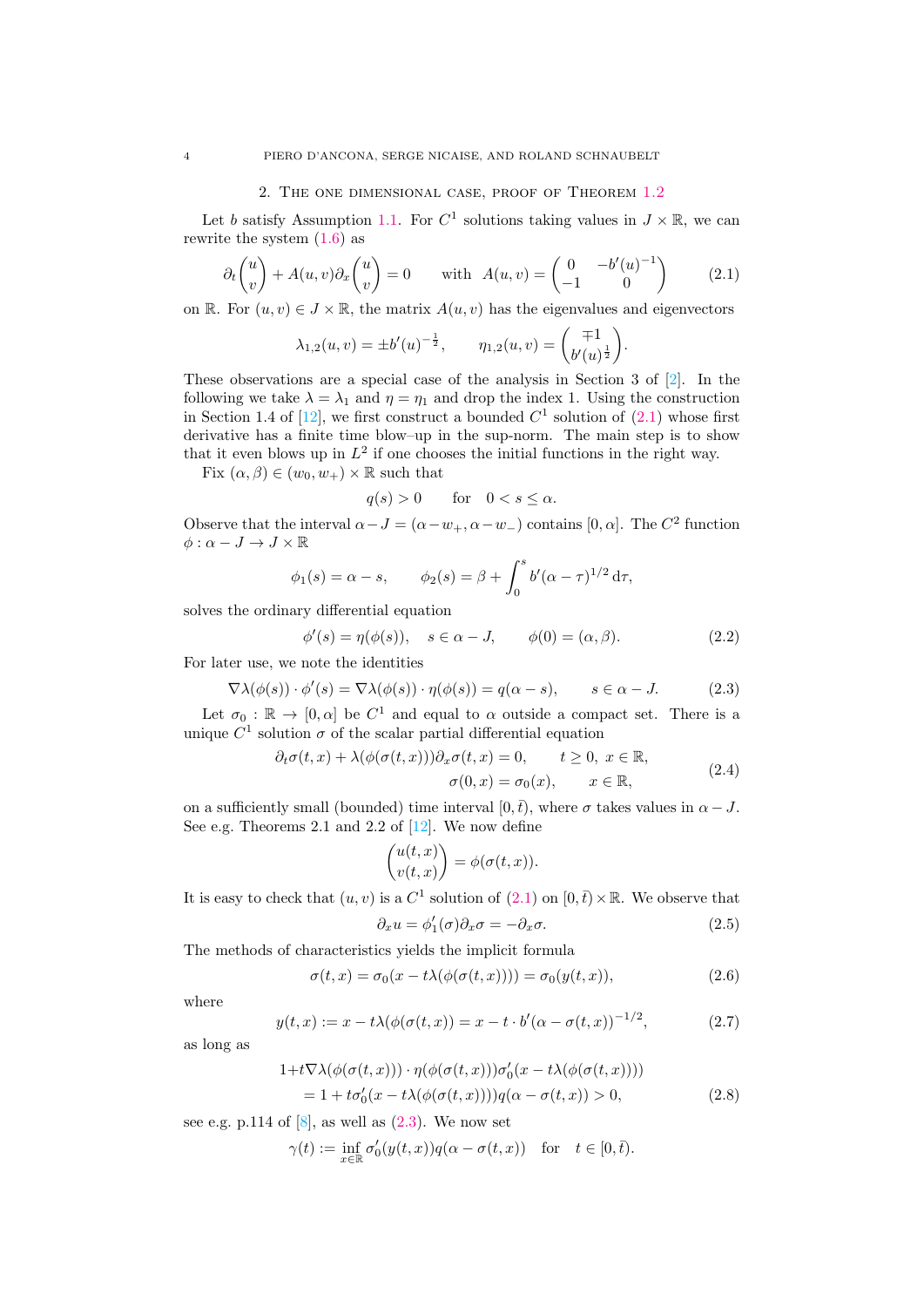Let  $t_0 \in \mathbb{R}_+$  be the supremum of  $t \in [0,\bar{t})$  such that  $\tau \gamma(\tau) > -1$  for all  $\tau \in [0,t]$ . In the following, we take  $t \in [0, t_0)$  so that the inequality  $(2.8)$  is valid for all  $x \in \mathbb{R}$ . Equations  $(2.6)$  and  $(2.3)$  then imply

$$
\partial_x \sigma(t,x) = \sigma'_0(x - t\lambda(\phi(\sigma(t,x)))) \left( 1 - tq(\alpha - \sigma(t,x)) \partial_x \sigma(t,x) \right),
$$
  

$$
\partial_x \sigma(t,x) = \frac{\sigma'_0(x - t\lambda(\phi(\sigma(t,x))))}{1 + tq(\alpha - \sigma(t,x))\sigma'_0(x - t\lambda(\phi(\sigma(t,x))))} = \frac{\sigma'_0(y(t,x))}{1 + tq(\alpha - \sigma(t,x))\sigma'_0(y(t,x))}.
$$

In particular,  $\sigma$  and  $\partial_x \sigma$  are bounded on  $[0, t_0 - \delta] \times \mathbb{R}$  for each  $\delta \in (0, t_0]$ . The blow–up condition in Theorem 2.2 Annex of [\[12\]](#page-7-1) thus yields  $\bar{t} = t_0$ . From formula [\(2.6\)](#page-3-4) we further deduce  $\partial_x \sigma(t,x) = \sigma'_0(y(t,x))\partial_x y(t,x)$  and hence

<span id="page-4-1"></span>
$$
\partial_x y(t,x) = \frac{1}{1 + tq(\alpha - \sigma(t,x))\sigma'_0(y(t,x))} > 0.
$$
\n(2.9)

(In the case  $\sigma'_0(y(t,x)) = 0$ , we have  $\partial_x \sigma(t,x) = 0$  and the identity  $\partial_x y(t,x) = 1 > 0$ follows from [\(2.7\)](#page-3-5).) Using also (2.7), we see that the map  $x \mapsto y(t, x)$  is a bijection from  $\mathbb R$  to  $\mathbb R$ ; let  $y_t^{-1} : \mathbb R \to \mathbb R$  be its inverse. This fact and  $(2.6)$  lead to the equation

$$
\gamma(t) = \inf_{z \in \mathbb{R}} \sigma'_0(z) q(\alpha - \sigma_0(z)) =: \gamma_0
$$

for all  $t < t_0$ .

We now fix a  $C^1$  function  $\sigma_0 : \mathbb{R} \to [0, \alpha]$  which is equal to  $\alpha$  outside some compact set and satisfies

<span id="page-4-0"></span>
$$
\sigma_0(0) = \alpha - w_0, \qquad \sigma'_0(0) = \min_{z \in \mathbb{R}} \sigma'_0(z) < 0. \tag{2.10}
$$

In view of Assumption [1.1,](#page-1-3) we can determine

<span id="page-4-2"></span>
$$
\gamma_0 = \sigma'_0(0)q(w_0)
$$
 and  $t_0 = -\frac{1}{\gamma_0}$ . (2.11)

Substituting  $z = y(t, x)$  and employing [\(2.9\)](#page-4-1), we deduce from formula [\(2.6\)](#page-3-4) the identities

$$
\|\partial_x \sigma(t, \cdot)\|_2^2 = \int_{\mathbb{R}} |\partial_x \sigma(t, x)|^2 dx = \int_{\mathbb{R}} |\sigma'_0(y(t, x)) \partial_x y(t, x)|^2 dx
$$

$$
= \int_{\mathbb{R}} \frac{|\sigma'_0(z)|^2}{1 + tq(\alpha - \sigma_0(z)) \sigma'_0(z)} dz.
$$

We shall employ the expansions

 $\sigma_0(z) = \alpha - w_0 + O(z),$  $Q'_0(z) = \sigma'_0(0) + o_+(z),$   $q(w) = q(w_0) - o_+(w - w_0)$ where  $o_{+}(z)$  denotes any nonnegative function with the property  $o_{+}(z)/z \rightarrow 0$  as  $z \to 0$ . Here we used the assumptions that q has a global maximum at  $w_0$  while  $\sigma'_0$ has a global minimum at 0. Hence, [\(2.11\)](#page-4-2) yields

$$
1 + tq(\alpha - \sigma_0(z)) \sigma'_0(z) = 1 + t\gamma_0 + t[q(w_0)o_+(z) + o_+(z) | \sigma'_0(0) | - o_+(z^2)]
$$
  
= 1 + t\gamma\_0 + t o\_+(z).

By means of this equality, we arrive at

$$
\|\partial_x \sigma(t, \cdot)\|_2^2 = \int_{\mathbb{R}} \frac{|\sigma'_0(z)|^2}{1 + t\gamma_0 + t\sigma_+(z)} \,dz.
$$

Fix a number  $\delta_0 > 0$  such that

$$
|\sigma'_0(z)|^2 \ge \frac{|\sigma'_0(0)|^2}{2} =: c_0
$$
 for all  $|z| \le \delta_0$ .

For all  $\epsilon > 0$  there exists a radius  $\delta \in (0, \delta_0)$  such that

$$
0 \le o_{+}(z) \le \epsilon \delta \qquad \text{for all} \quad |z| < \delta.
$$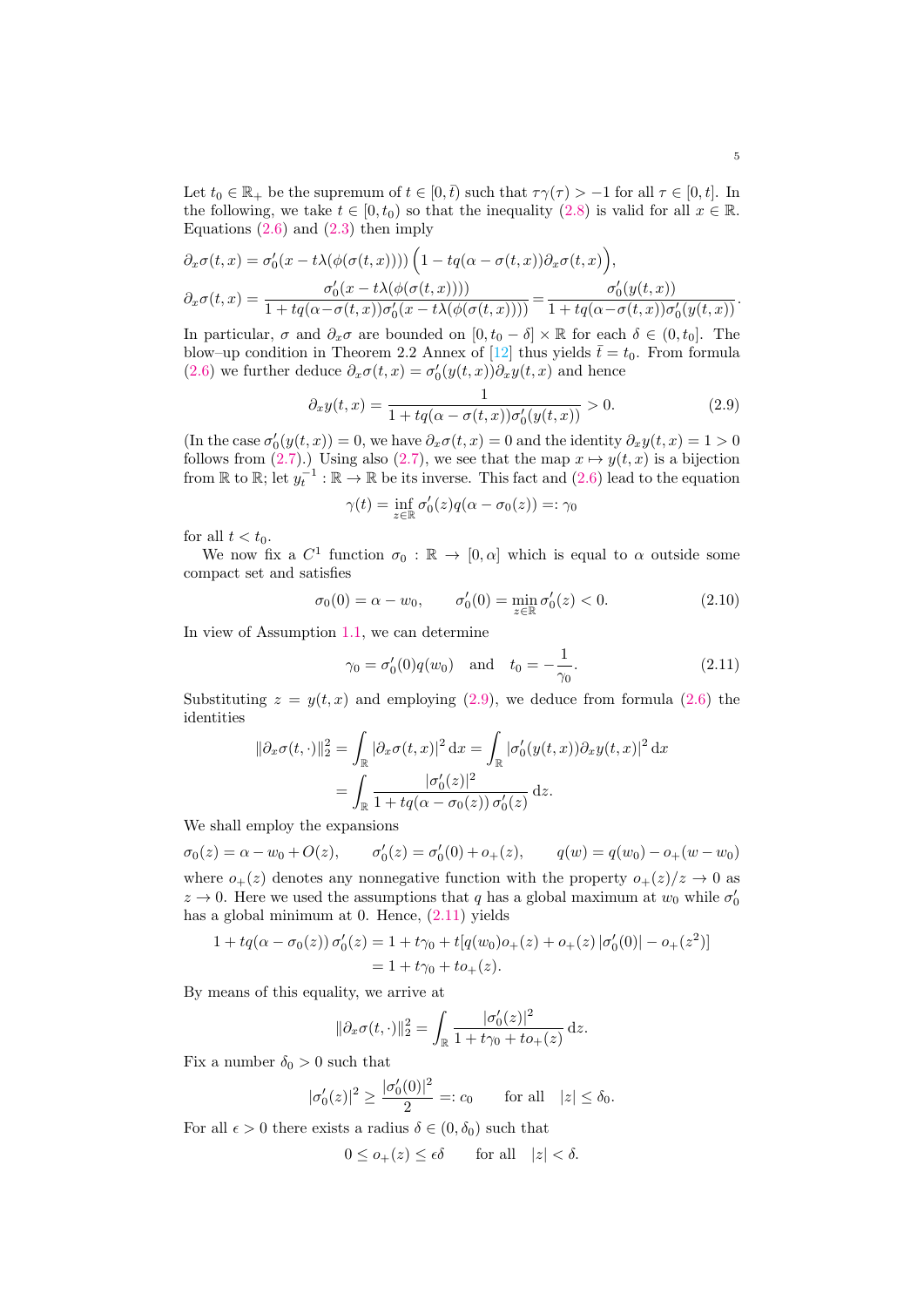We can then estimate

$$
\|\partial_x \sigma(t,\cdot)\|_2^2 \ge \int_{-\delta}^{\delta} \frac{c_0}{1+t\gamma_0+t\epsilon\delta} \, \mathrm{d}z = \frac{2c_0\delta}{1+t\gamma_0+t\epsilon\delta}.
$$

Because of  $t_0 = -1/\gamma_0$  in [\(2.11\)](#page-4-2), it follows

$$
\liminf_{t \to t_0^-} \|\partial_x \sigma(t, \cdot)\|_2^2 \ge \frac{2c_0}{t_0 \epsilon}.
$$

Since  $\epsilon > 0$  is arbitrary, equation [\(2.5\)](#page-3-6) finally implies that

$$
\liminf_{t \to t_0^-} \|\partial_x u(t, \cdot)\|_2^2 = \liminf_{t \to t_0^-} \|\partial_x \sigma(t, \cdot)\|_2^2 = +\infty.
$$

Note that

<span id="page-5-1"></span>
$$
u_0(x) := u(0, x) = \alpha - \sigma_0(x) \tag{2.12}
$$

is compactly supported by construction. On the other hand, we have

$$
v_0(x) := v(0, x) = \beta + \int_0^{\alpha} b'(\tau)^{1/2} d\tau
$$

for all sufficiently large  $|x|$ . If we choose

$$
\beta = -\int_0^\alpha b'(\tau)^{1/2} d\tau,
$$

the function  $v_0$  is then compactly supported as well. This concludes the proof of Theorem [1.2.](#page-1-4)

<span id="page-5-0"></span>Example 2.1. Let  $\gamma > 2$  and  $a > 0$ . Set

$$
w_0 = \left(\frac{2(\gamma - 2)}{a\gamma(\gamma + 1)}\right)^{\frac{1}{\gamma - 1}} > 0 \quad \text{and} \quad w_- = -\left(\frac{1}{a\gamma}\right)^{\frac{1}{\gamma - 1}} < 0.
$$

Then each function  $b \in C^2(\mathbb{R})$  which is equal to

$$
b_0(s)=s+a\,|s|^\gamma \qquad \textit{for all} \quad s\in(w_-,w_+)
$$

and some  $w_+ > w_0$  satisfies Assumption [1.1.](#page-1-3) If we take  $\gamma = m \in \mathbb{N}$ , we can also replace  $b_0$  by  $b_1(s) = s + as^m$ .

<span id="page-5-2"></span>3. The three dimensional case, proofs of Theorems [1.3](#page-1-6) and [1.4](#page-2-0)

We begin with the proof of Theorem [1.3.](#page-1-6) We use the solution  $(u, v)$  of the one dimensional problem [\(1.6\)](#page-1-2) constructed in the previous section. Equations [\(2.6\)](#page-3-4) and [\(2.8\)](#page-3-3) imply that the supports of  $u(t, \cdot)$  and  $v(t, \cdot)$  are contained in an interval  $(-M, M)$  for all times  $0 \le t < t_0$  with  $t_0$  from  $(2.11)$ , provided  $M > 0$  is chosen large enough. We then define

<span id="page-5-3"></span>
$$
(E0(t, x), B0(t, x)) = (u(t, x2), 0, 0, 0, 0, v(t, x2)).
$$
\n(3.1)

It is easy to check that these functions solve  $(1.3)$  and  $(1.4)$  on  $Q_M = [-M, M]^3$  and that they satisfy the boundary conditions (BC) as well as the periodic ones. We set  $(E_0^0(x), B_0^0(x)) = (u_0(x_2), 0, 0, 0, 0, v_0(x_2))$ . Since we have  $\|\text{curl } E^0(t, \cdot)\|_{L^2(Q_M)} =$  $2M \|\partial_{x_2} u(t, \cdot)\|_{L^2(-M,M)}$ , the conclusion of Theorem [1.3](#page-1-6) follows from Theorem [1.2.](#page-1-4)

We pass now to the proof of Theorem [1.4.](#page-2-0) The functions  $(E^0, B^0)$  defined in  $(3.1)$  solve  $(1.3)$  and  $(1.4)$  on the whole strip  $[0, t_0) \times \mathbb{R}^3$ ; and the initial data have compact support in the variable  $x_2$ , but not in  $x_1$  and  $x_3$ . We now modify the initial funtions outside a compact set so that they become compactly supported and still satisfy the divergence conditions [\(1.4\)](#page-1-5). To this end, let  $\chi$  be a test functions which is equal to 1 on an interval  $[-r, r]$ , vanishes outside the interval  $[-r_1, r_1]$  for some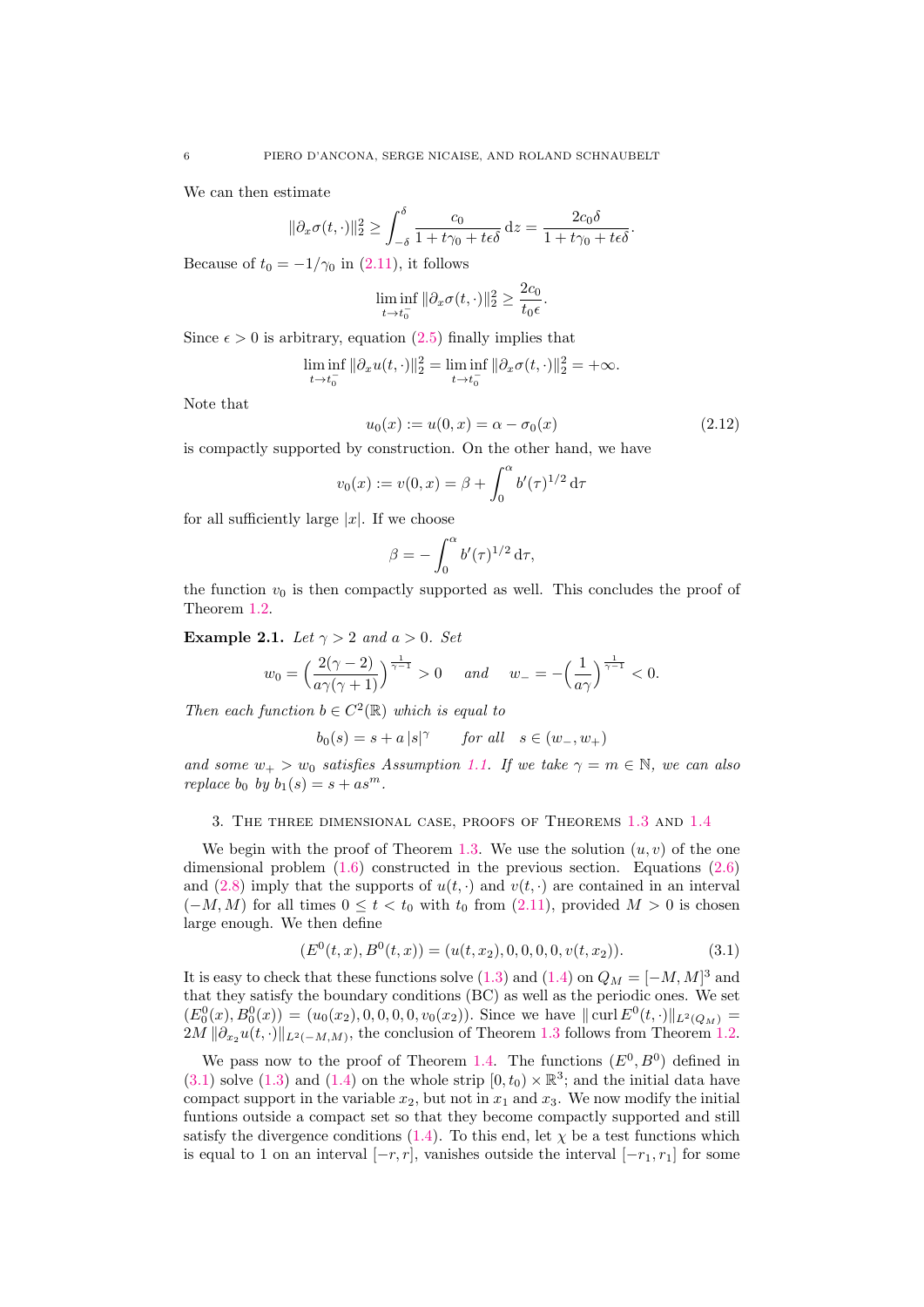$r_1 > r > 0$  with  $r_1 > M$ , and has the additional property that  $\int_{-\infty}^{\infty} \chi(s) ds = 0$ . The support of

$$
X(s) := \int_{-r_1}^s \chi(\sigma) \, \mathrm{d}\sigma, \qquad s \in \mathbb{R},
$$

is thus contained in  $[-r_1, r_1]$ . We next define the new field

<span id="page-6-0"></span>
$$
D(t,x) = \Phi(E(t,x))E(t,x) = \beta(|E(t,x)|)E(t,x)
$$
\n(3.2)

for any given  $E$  so that  $(1.4)$  reduces to

$$
\operatorname{div} D = 0, \qquad \operatorname{div} B = 0.
$$

Since  $b(0) = 0$  and  $b'(s) \ge \kappa > 0$  for  $s \ge 0$ , we have  $b(s) = s\beta(s) \ge \kappa s$  and so  $\beta(s) \geq \kappa$  for all  $s \geq 0$ . The formula [\(3.2\)](#page-6-0) then yields  $|E(t,x)| = b^{-1}(|D(t,x)|)$  for all  $(t, x) \in [0, t_0] \times \mathbb{R}$ . Hence, the transformation in [\(3.2\)](#page-6-0) has the inverse given by

$$
E(t, x) = \frac{1}{\beta(b^{-1}(|D(t, x)|))} D(t, x) =: \psi(|D(t, x)|) D(t, x),
$$

where  $\psi : [0, b(w_+)] \to [0, w_+]$  is  $C^2$ .

Let  $D_0^0(x) = \Phi(E_0^0(x))E_0^0(x) = \beta(|u_0(x_2)|)(u_0(x_2), 0, 0)$ . We now introduce the functions  $D_0^c, B_0^c : \mathbb{R}^3 \to \mathbb{R}^3$  by

$$
D_0^c(x) = \begin{pmatrix} \beta(|u_0(x_2)|)u_0(x_2)\chi(x_1)\chi(x_3) \\ 0 \\ -\beta(|u_0(x_2)|)u_0(x_2)\chi'(x_1)X(x_3) \end{pmatrix}, \quad B_0^c(x) = \begin{pmatrix} -v_0(x_2)X(x_1)\chi'(x_3) \\ 0 \\ v_0(x_2)\chi(x_1)\chi(x_3) \end{pmatrix}.
$$

Note that  $D_0^c(x)$  and  $B_0^c(x)$  vanish if  $x \notin [-r_1, r_1]^3$ . Moreover, for  $x \in [-r, r]^3$  the identities  $D_0^c(x) = D_0^0(x)$  and  $B_0^c(x) = B_0^0(x)$  follow from  $\chi = 1$  and  $\chi' = 0$  on  $[-a, a]$ . In addition, on  $\mathbb{R}^3$  we can easily compute

$$
\operatorname{div} D_0^c = \operatorname{div} B_0^c = 0.
$$

We then define the initial field  $E_0^c : \mathbb{R}^3 \to \mathbb{R}^3$ 

$$
E_0^c(x) = \psi(|D_0^c(x)|)D_0^c(x).
$$

whose support is also contained in  $[-r_1, r_1]^3$  and which coincides with  $E_0^0$  on  $[-r, r]^3$ .

Theorem 2.1 of [\[12\]](#page-7-1) yields a local in time  $C^1$  solution  $(E^c, B^c)$  of  $(1.8)$  having the initial values  $(E_0^c, B_0^c)$ . It satisfies the divergence conditions [\(1.4\)](#page-1-5) for all t because of [\(1.3\)](#page-1-1) and div  $D_0^c = \text{div } B_0^c = 0$ . We suppose that Theorem [1.4](#page-2-0) was wrong. Then  $(E^c, B^c)$  can actually be extended to a global solution of  $(1.8)$  such that the functions  $E^c(t, \cdot)$  and  $B^c(t, \cdot)$  belong to  $H$ (curl) and curl  $B^c(t, \cdot)$  to  $L^{\infty}(\mathbb{R}^3)$  for each  $t \geq 0$ , and they are locally bounded in the respective spaces. We introduce the maps

<span id="page-6-1"></span>
$$
E' = E^0 - E^c
$$
 and  $B' = B^0 - B^c$  on  $[0, t_0) \times \mathbb{R}^3$ . (3.3)

Our assumptions yield that  $b'(s) = \beta(s) + s\beta'(s) \geq \kappa > 0$  and  $\beta(s) \geq \kappa > 0$  for all  $s \geq 0$ . Therefore the matrix  $A_0(y)$  from [\(1.7\)](#page-2-2) has the inverse

$$
A_0(y)^{-1} = \frac{1}{\beta(|y|)} I_{3 \times 3} - \frac{\beta'(|y|)}{|y|\beta(|y|)^2 + |y|^2 \beta(|y|) \beta'(|y|)} y y^{\top}
$$
(3.4)

for each  $y \in \mathbb{R}^3 \setminus \{0\}$ , and  $A_0(0)^{-1} = \beta(0)^{-1} I_{3 \times 3}$ . These inverses are uniformly bounded since  $\beta(s) \geq \kappa$  and  $s\beta'(s) \leq c\beta(s)$  for all  $s \geq 0$ . As a result, the positive definite symmetric matrices  $a_0(t,x) := A_0(E^0(t,x))$  and  $a_c(t,x) := A_0(E^c(t,x))$ have a uniform lower bound  $\eta \in (0,1]$  for  $(t, x) \in [0, t_0) \times \mathbb{R}^3$ . Using further that  $\partial_t E^c = a_c^{-1}$  curl  $B^c$  by [\(1.8\)](#page-2-1) and that  $E^c(0, \cdot)$  belongs to  $L^{\infty}(\mathbb{R}^3)$ , we deduce the boundedness of the functions  $\partial_t E^c$  and  $E^c$  on  $[0, t_0] \times \mathbb{R}^3$ . It follows that  $a_c$  and  $a_0$ are bounded on  $[0, t_0) \times \mathbb{R}^3$ , and  $\partial_t a_0(t, x)$  on  $[0, t_0 - \delta] \times \mathbb{R}^3$  for each  $\delta \in (0, t_0)$ .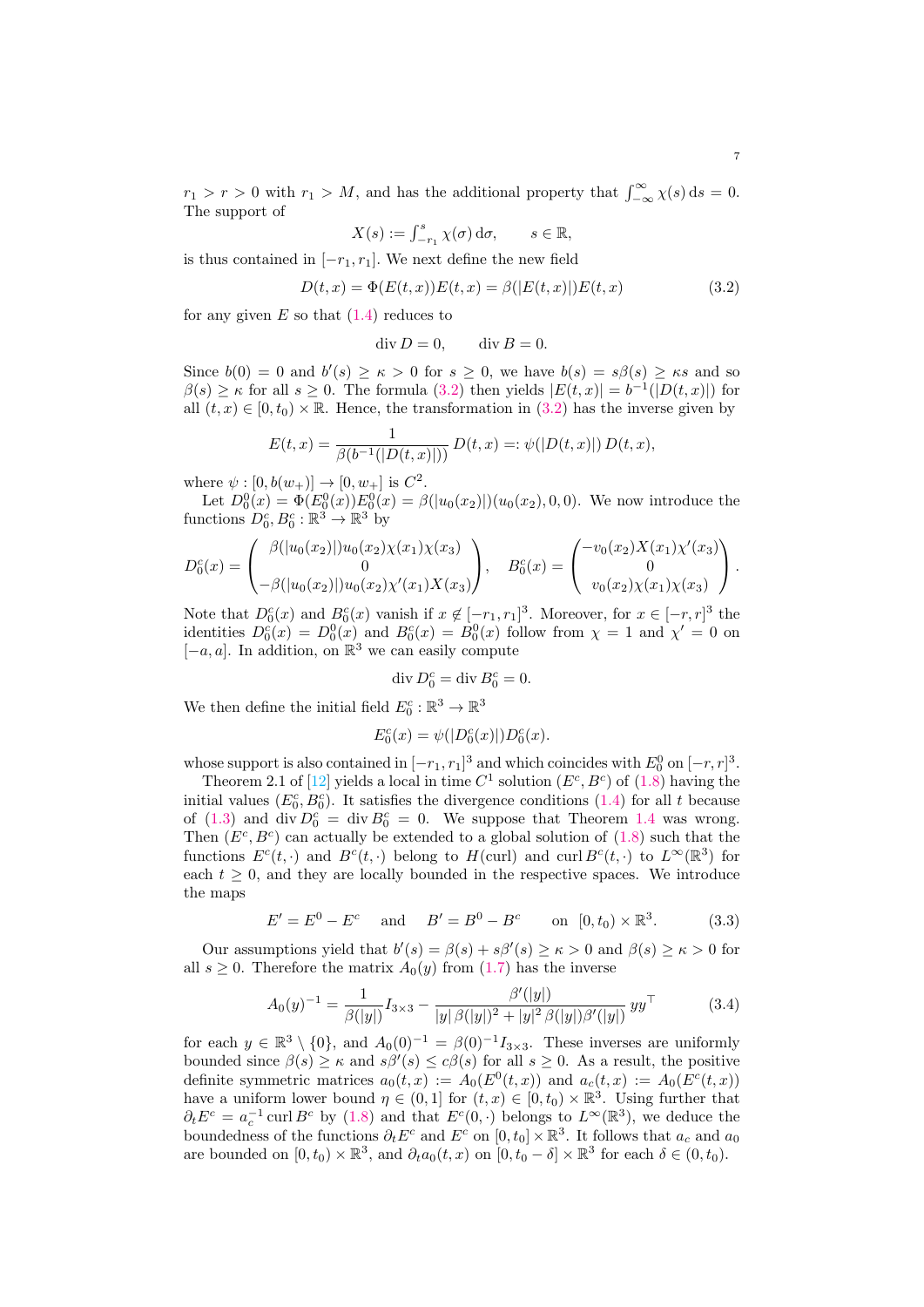<span id="page-7-17"></span>In view of  $(1.8)$ , the function  $(E', B')$  satisfies the equation

$$
a_0 \partial_t E' = \operatorname{curl} B' + (a_c - a_0) a_c^{-1} \operatorname{curl} B^c = \operatorname{curl} B' + Z E',
$$
  
\n
$$
\partial_t B' = -\operatorname{curl} E',
$$
\n(3.5)

for the zero order term

$$
ZE' := \int_0^1 DA_0(E^0 + s(E^c - E^0))[E', a_c^{-1} \operatorname{curl} B^c] \,ds.
$$

Formula [\(1.7\)](#page-2-2) implies that the derivative  $DA_0(y)$ ,  $y \neq 0$ , is bounded on bounded subsets. This fact and the above observations show that  $M$  is a uniformly bounded matrix function on  $[0, t_0) \times \mathbb{R}^3$ . √ √

Recall that  $E'(0, \cdot) = B'(0, \cdot) = 0$  on  $[-r, r]^3$ . Take now  $r \geq$  $3M +$  $6t_0/\eta.$ Due to the properties of  $a_0$  and  $Z$ , we can apply local uniqueness results for the linear system [\(3.5\)](#page-7-17), cf. Theorem 4.11 in [\[4\]](#page-7-10) and its proof, deducing that  $E' = B' = 0$ and hence  $E^c = E^0$  on the truncated cone  $C = \{(t, x) | 0 \le t < t_0, |x| \le r - \sqrt{6}t/\eta\}$ . Since the cuboid  $[0, t_0) \times [-M, M]^3$  is contained in C, we see that curl  $E^c(t, \cdot)$  blows up in  $L^2(\mathbb{R}^3)$  as  $t \to t_0$ . This fact contradicts the assumption made before [\(3.3\)](#page-6-1), and hence Theorem [1.4](#page-2-0) is true.

<span id="page-7-15"></span>Example 3.1. As in Example [2.1,](#page-5-0) let  $\gamma > 2$  and  $a > 0$ . Set  $\beta_1(s) = 1 + as^{\gamma-1}$ for  $s \geq 0$ . Alternatively, we modify  $\beta_1$  to a function  $\beta_2 \in C^2([0,\infty),\mathbb{R})$  with  $\beta'_2 \geq 0$  which is constant on  $[w_2, \infty)$  for some  $w_2 > w_0$ , where  $w_0 > 0$  is given by Example [2.1.](#page-5-0) Define  $b_j(s) = s\beta_j(s)$  for  $s \geq 0$ . These functions satisfy the assumptions of Theorem [1.4.](#page-2-0)

# **REFERENCES**

- <span id="page-7-4"></span>[1] H. Ammari and K. Hamdache, Global existence and regularity of solutions to a system of nonlinear Maxwell equations. J. Math. Anal. Appl. 286 (2003), 51–63.
- <span id="page-7-14"></span>[2] D. Aregba–Driollet and B. Hanouzet, Kerr–Debye relaxation shock profiles for Kerr equations. Commun. Math. Sci. 9 (2011), 1–31.
- <span id="page-7-2"></span>[3] A. Babin and A. Figotin, *Nonlinear Maxwell equations in inhomogeneous media*. Comm. Math. Phys. 241 (2003), 519–581.
- <span id="page-7-10"></span>[4] H. Bahouri, J.-Y. Chemin and R. Danchin, Fourier Analysis and Nonlinear Partial Differential Equations. Springer-Verlag, 2011.
- <span id="page-7-0"></span>[5] S. Benzoni-Gavage and D. Serre, Multidimensional Hyperbolic Partial Differential Equations. Oxford University Press, Oxford, 2007.
- <span id="page-7-8"></span>[6] K. Busch, G. von Freymann, S. Linden, S. Mingaleev, L. Tkeshelashvili and M. Wegener, Periodic nanostructures for photonics. Phys. Reports 444 (2007), 101–202.
- <span id="page-7-5"></span>[7] E. Dumas and F. Sueur,Cauchy problem and quasi-stationary limit for the Maxwell-Landau-Lifschitz and Maxwell-Bloch equations. Ann. Sc. Norm. Super. Pisa Cl. Sci. (5) 11 (2012), 503–543.
- <span id="page-7-16"></span>[8] L.C. Evans, Partial Differential Equations. Anerican Math. Society, Priovidence (RI), 1998.
- <span id="page-7-11"></span>[9] O. Guès, Problème mixte hyperbolique quasi-linéaire caractéristique. Comm. Partial Differential Equations 15 (1990), 595–645.
- <span id="page-7-6"></span>[10] F. Jochmann, Asymptotic behavior of the electromagnetic field for a micromagnetism equation without exchange energy. SIAM J. Math. Anal. 37 (2005), 276–290.
- <span id="page-7-7"></span>[11] J. L. Joly, G. Métivier, and J. Rauch, Global solutions to Maxwell equations in a ferromagnetic medium. Ann. Henri Poincaré (2000) 307-340.
- <span id="page-7-1"></span>[12] A. Majda, Compressible Fluid Flow and Systems of Conservation Laws in Several Space Dimensions. Springer-Verlag, 1984.
- <span id="page-7-9"></span>[13] J. Moloney and A. Newell, Nonlinear Optics. Westview Press, Boulder (CO), 2004.
- <span id="page-7-12"></span>[14] R. H. Picard and W. M. Zajaczkowski, Local existence of solutions of impedance initialboundary value problem for non-linear Maxwell equations. Math. Methods Appl. Sci. 18 (1995), 169–199.
- <span id="page-7-13"></span>[15] R. Racke, Lectures on Nonlinear Evolution Equations. Initial Value Problems. Vieweg, 1992.
- <span id="page-7-3"></span>[16] G. F. Roach, I. G. Stratis and A. N. Yannacopoulos, *Mathematical Analysis of Deterministic* and Stochastic Problems in Complex Media Electromagnetics. Princeton University Press, Princeton (NJ), 2012.